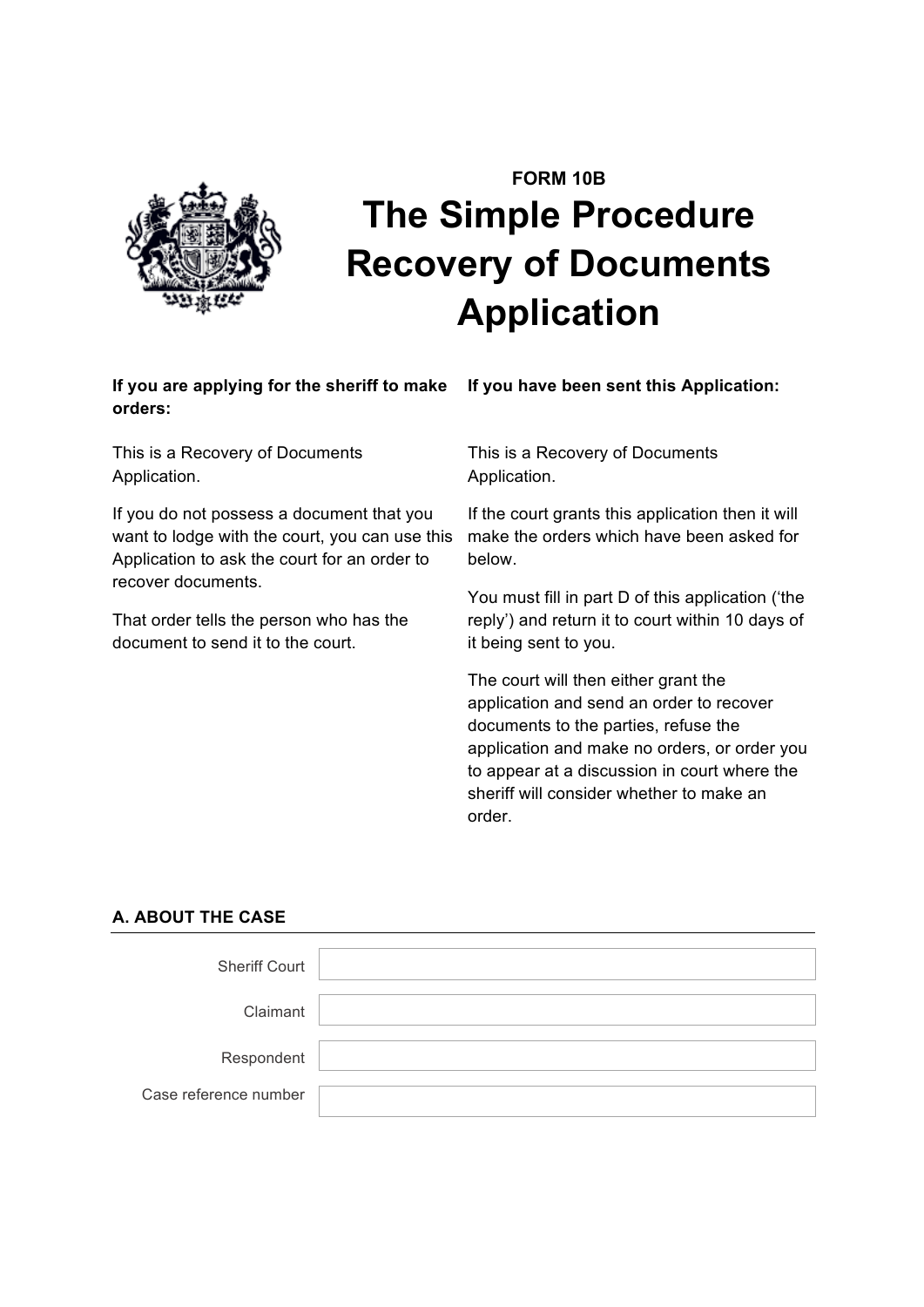# **B. ABOUT YOU**

| B1. What is your full name?                            |  |  |  |
|--------------------------------------------------------|--|--|--|
| Name                                                   |  |  |  |
| Middle name                                            |  |  |  |
| Surname                                                |  |  |  |
| Trading name or<br>representative capacity (if<br>any) |  |  |  |

#### **B2. Which party in this case are you?**

| Claimant |
|----------|
|          |

Respondent

#### **C. THE APPLICATION**

! If you are the party replying to this application, do not fill in this part. You should fill in part D.

# **C1. What documents would you like to recover?**

! The party making the application must identify every document that the party wants to recover. Use a new line for each document.

#### **C2. Who has these documents?**

! The party making the application must set out who possesses each of the documents.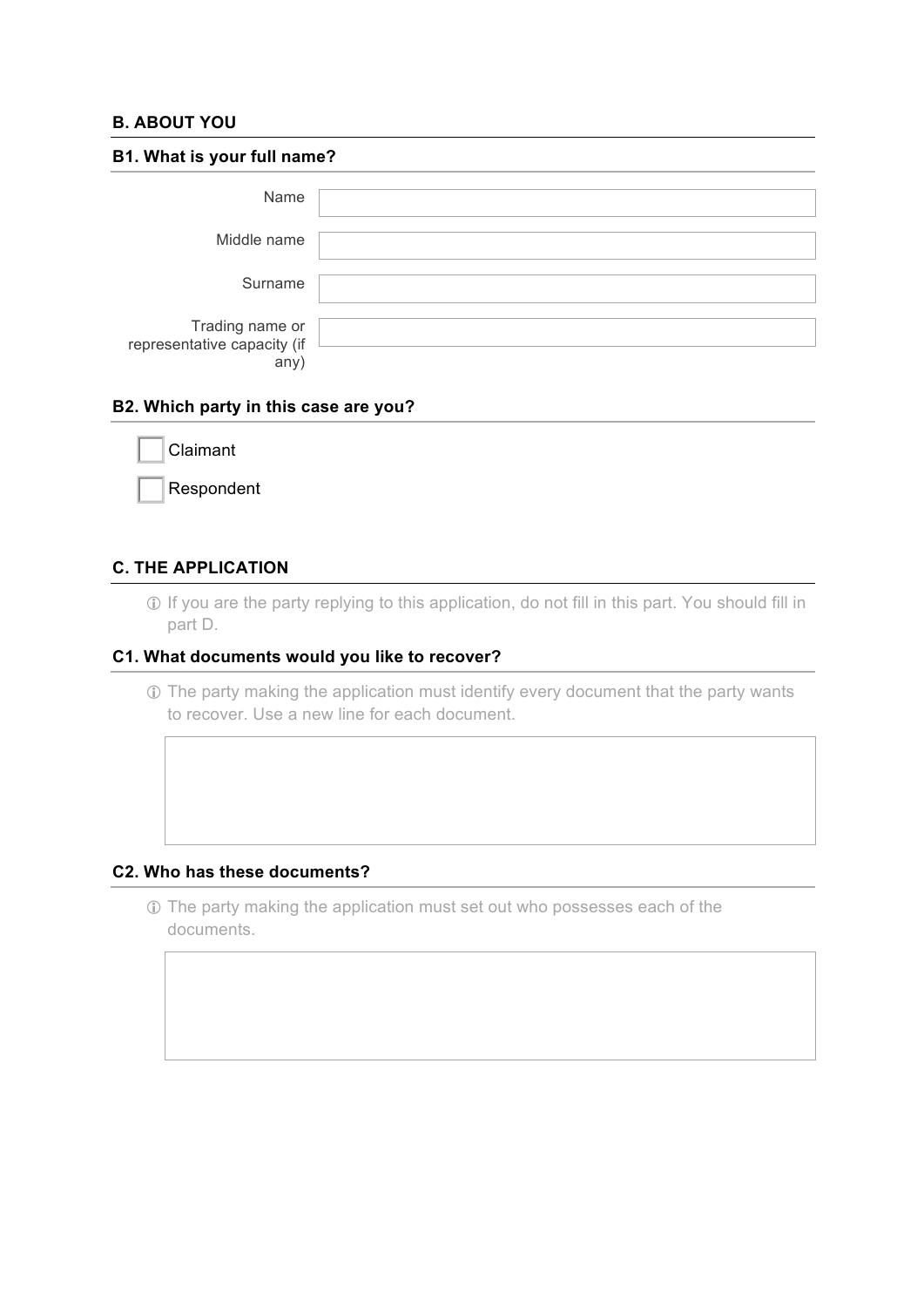#### **C3. Why should the court make an order to recover these documents?**

! The party making the application must set out why the court should make an order for recovery of these documents.

#### **C4. When was this application sent to the court?**

- ! Set out the date on which the application was sent to the court (i.e. the date on which the email was sent, or the date on which the application was posted).
- ! Any reply to this application must be sent to the court within 10 days of this application being sent.

# **D. THE REPLY**

! If you are the party making this application, do not fill in this part. You should fill in parts A, B and C.

#### **D1. What is your full name?**

| Name                                                   |  |
|--------------------------------------------------------|--|
| Middle name                                            |  |
| Surname                                                |  |
| Trading name or<br>representative capacity (if<br>any) |  |

#### **D2. Should the court make an order to recover these documents?**

| Yes |
|-----|
| No  |